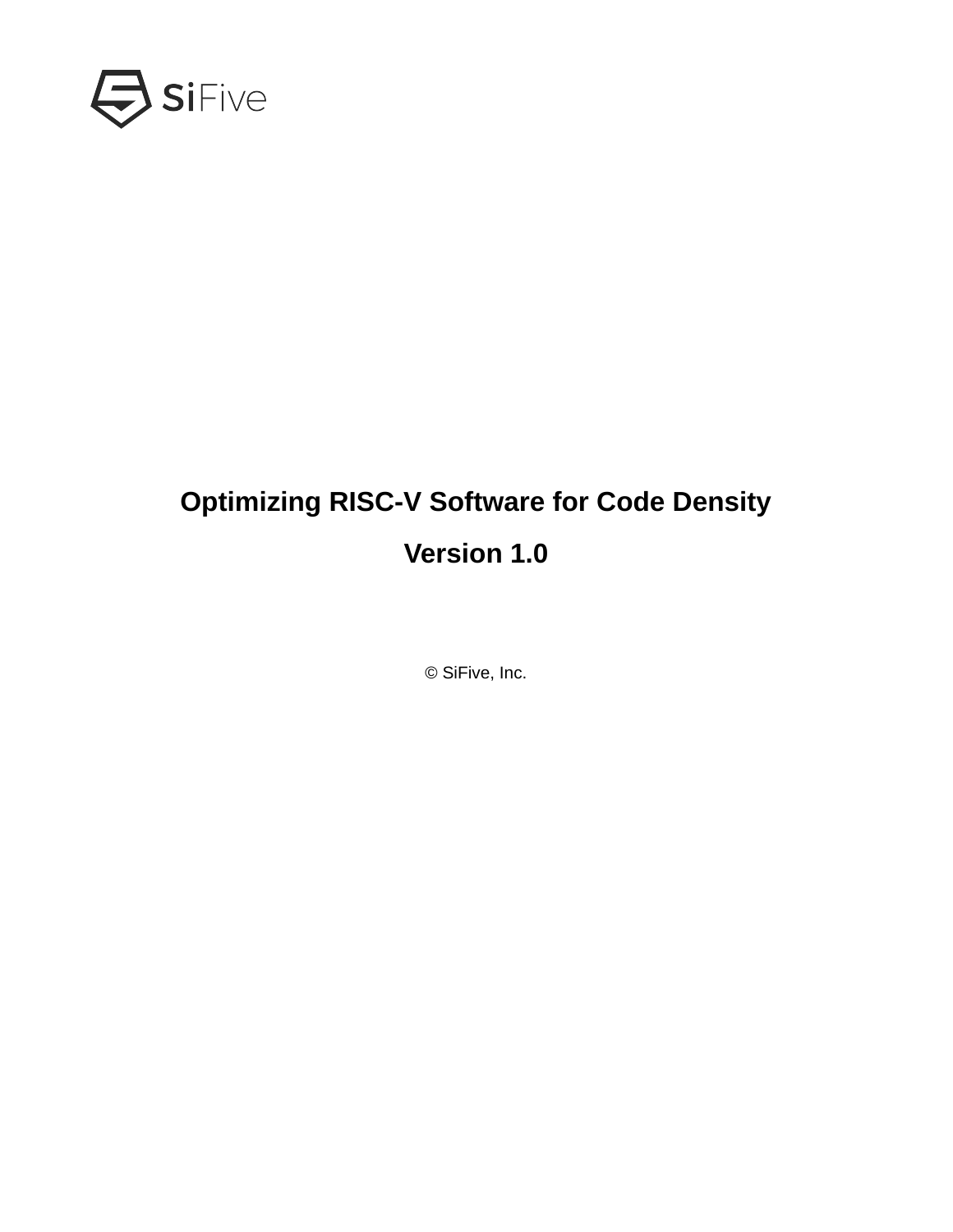# **Optimizing RISC-V Software for Code Density**

### **Proprietary Notice**

Copyright © 2019, SiFive Inc. All rights reserved.

Information in this document is provided "as is," with all faults.

SiFive expressly disclaims all warranties, representations, and conditions of any kind, whether express or implied, including, but not limited to, the implied warranties or conditions of merchantability, fitness for a particular purpose and non-infringement.

SiFive does not assume any liability rising out of the application or use of any product or circuit, and specifically disclaims any and all liability, including without limitation indirect, incidental, special, exemplary, or consequential damages.

SiFive reserves the right to make changes without further notice to any products herein.

#### **Release Information**

| Version | <b>Date</b>               | Changes         |
|---------|---------------------------|-----------------|
| V1.0    | 2019<br>1 Q<br>June<br>∸∽ | Initial release |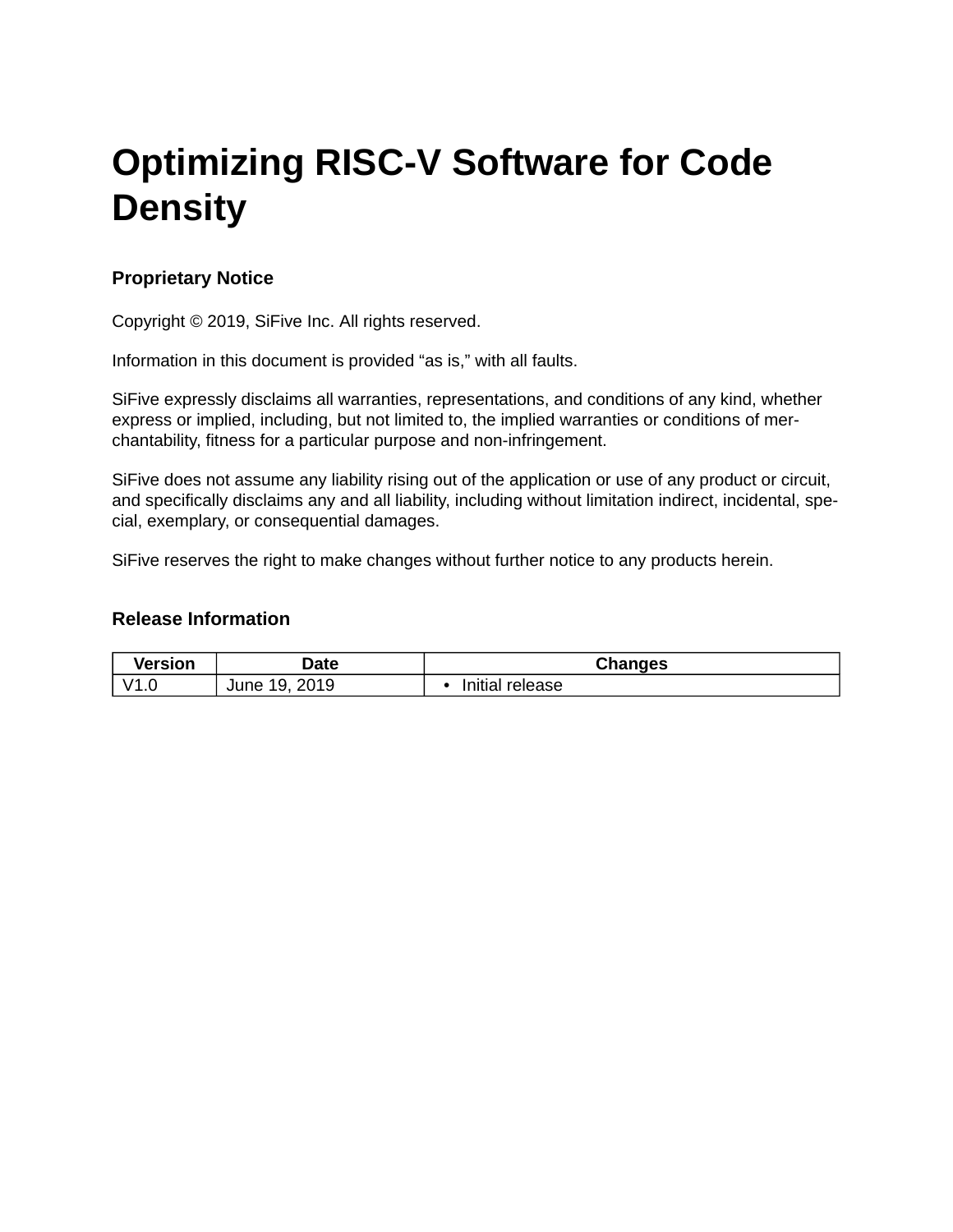# **Contents**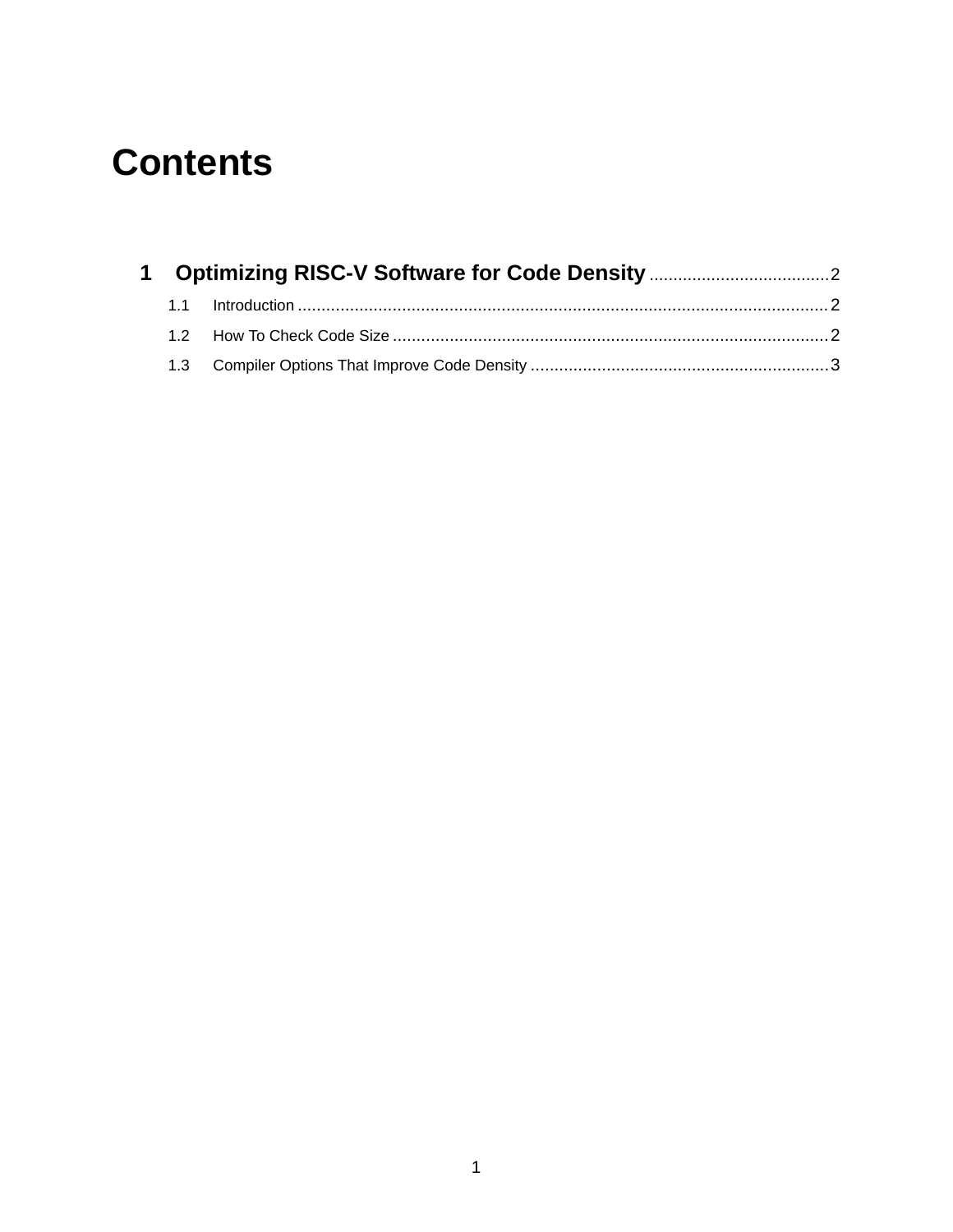## <span id="page-3-0"></span>**[Chapter 1](#page-3-0)**

# **[Optimizing RISC-V Software for Code](#page-3-0) Density**

### <span id="page-3-1"></span>**[1.1](#page-3-1) [Introduction](#page-3-1)**

Code density is a very important metric for many embedded applications. Application code size is highly dependent on how the compiler and linker are used. This Application Note describes how to properly measure code density, as well as common compiler and linker flags to help optimize a RISC-V application for code density.

### <span id="page-3-2"></span>**[1.2 How To Check Code Size](#page-3-2)**

The proper way to check an application's code size is to use the toolchain's size tool.

riscv64-unknown-elf-size -t libc.a text data bss dec hex filename 215414 2626 1246 219286 35896 (TOTALS) riscv64-unknown-elf-size dhrystone.elf text data bss dec hex filename 69242 4544 10408 84194 148e2 dhrystone

The output of the size command tells you about different aspects of your application's code size:

- **text** The size of the application code, specifically the size of instructions. This segment will need to be saved into non-volatile memory, such as flash.
- **data** The size of initialized data such as constants or variables which have an initial value other than 0. The initial value of this data must be stored in non-volatile memory, though the actual variables will likely be located in RAM and also consume space there.
- **bss** Uninitialized data that does not consume non-volatile memory. It doesn't require an initialized value, and is therefore initialized to 0. Bss does consume RAM.
- **dec** The sum of *text + data + bss* in decimal.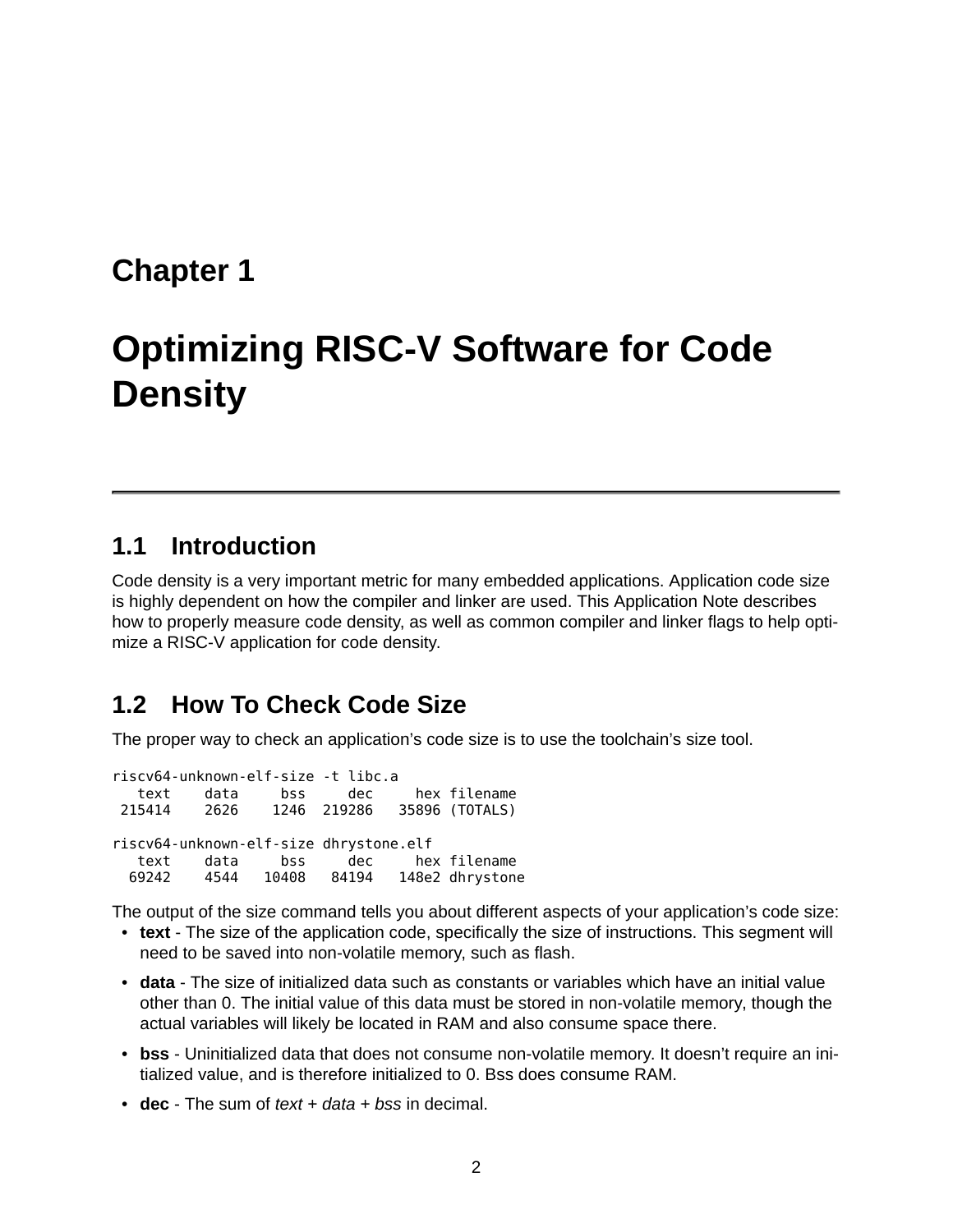• **hex** - The sum of *test + data + bss* in hex.

The total size of code to be stored in non-volatile memory is *text + data*. The total size of data to be allocated in RAM is *data + bss*.

Binary file size might be much larger than expected, especially when compared to other architectures. This is normal and expected. If you do not use the *riscv64-unknown-elf-size* tool to check code size (TEXT/DATA/BSS), you will see much larger binary file sizes for RISC-V object files due to RISC-V having more relocation information for linker relaxation, and more debug information in generated object files. After fully linking the application, you will see smaller file sizes. For more about linker relaxation, see:

<https://www.sifive.com/blog/all-aboard-part-3-linker-relaxation-in-riscv-toolchain>

Stripping is another technique used for discarding all the symbols from a binary file. After stripping, you will see a much smaller file size, but the real code size will be unaffected.

riscv64-unknown-elf-strip dhrystone -o dhrystone.strip

```
ls -l
-rwxrwxr-x 1 user user 320220 May 14 00:55 dhrystone
-rwxrwxr-x 1 user user 89388 May 14 00:56 dhrystone.strip
riscv64-unknown-elf-size dhrystone dhrystone.strip
  text data bss dec hex filename
 85764 2676 10336 98776 181d8 dhrystone
 85764 2676 10336 98776 181d8 dhrystone.strip
```
In the above example, you can see the file size is reduced from 320220 bytes to 89388 bytes after stripping, but the text/data/bss section sizes are unaffected.

The real code size is text size + data size =  $85764 + 2676 = 88440$  bytes. Note that bss size is not counted toward code size (storage space), but it does consume memory space during runtime.

### <span id="page-4-0"></span>**[1.3 Compiler Options That Improve Code Density](#page-4-0)**

The following list of options are helpful in reducing the size of RISC-V applications. Applying compiler optimizations targeting code density can affect performance. It is always recommended to check if the code size vs performance trade-off is acceptable for your application.

Compiler and linker options:

- Enable Link Time Optimizations by applying *-flto-*
	- This optimization is application-dependent and may increase the code size of some applications.
- Section garbage collection: *-ffunction-sections* and *-fdata-sections*